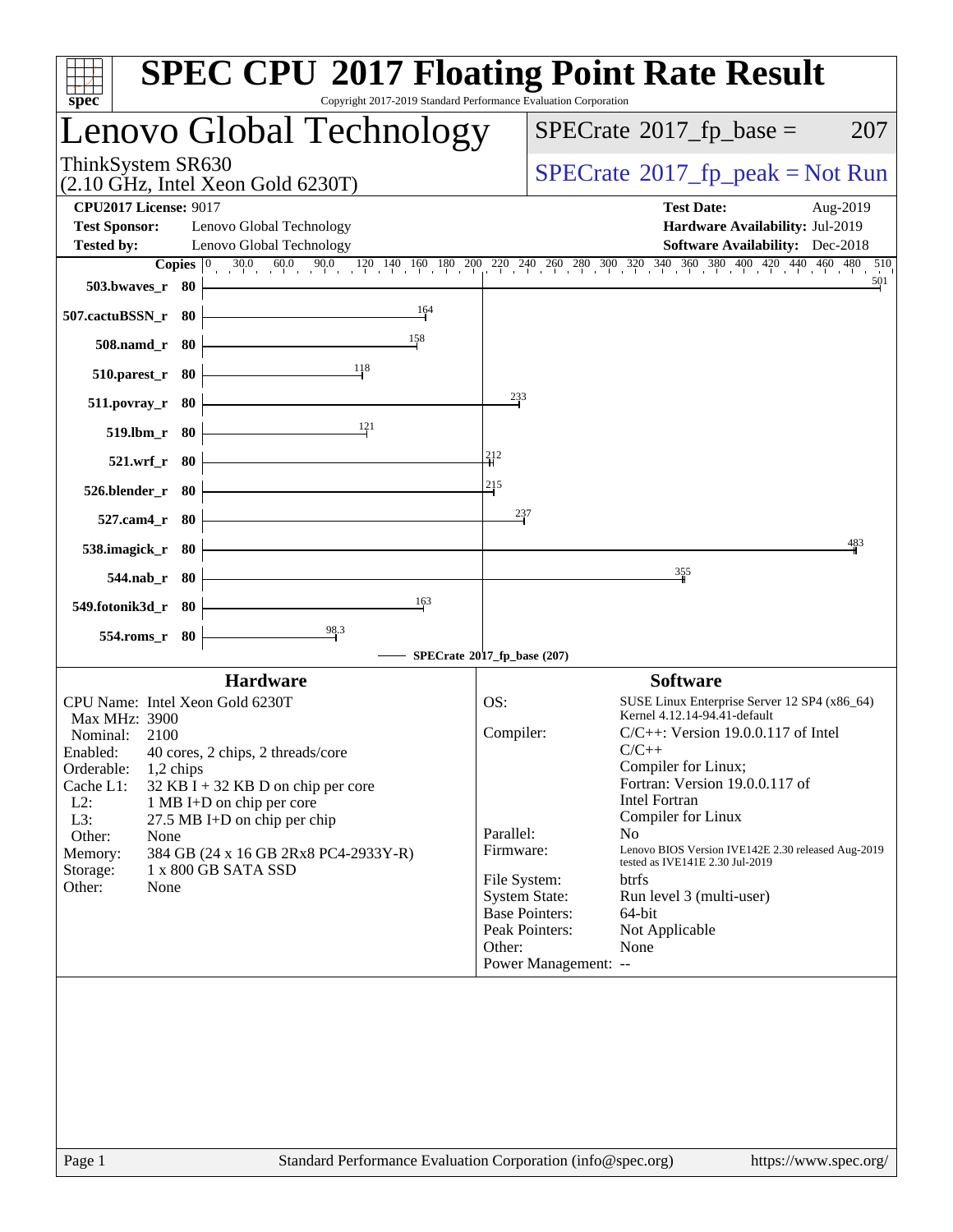

### **[SPEC CPU](http://www.spec.org/auto/cpu2017/Docs/result-fields.html#SPECCPU2017FloatingPointRateResult)[2017 Floating Point Rate Result](http://www.spec.org/auto/cpu2017/Docs/result-fields.html#SPECCPU2017FloatingPointRateResult)** Copyright 2017-2019 Standard Performance Evaluation Corporation

# Lenovo Global Technology

 $SPECTate$ <sup>®</sup>[2017\\_fp\\_base =](http://www.spec.org/auto/cpu2017/Docs/result-fields.html#SPECrate2017fpbase) 207

(2.10 GHz, Intel Xeon Gold 6230T)

 $SPECTate@2017_fp\_peak = Not Run$ 

**[Test Sponsor:](http://www.spec.org/auto/cpu2017/Docs/result-fields.html#TestSponsor)** Lenovo Global Technology **[Hardware Availability:](http://www.spec.org/auto/cpu2017/Docs/result-fields.html#HardwareAvailability)** Jul-2019 **[Tested by:](http://www.spec.org/auto/cpu2017/Docs/result-fields.html#Testedby)** Lenovo Global Technology **[Software Availability:](http://www.spec.org/auto/cpu2017/Docs/result-fields.html#SoftwareAvailability)** Dec-2018

**[CPU2017 License:](http://www.spec.org/auto/cpu2017/Docs/result-fields.html#CPU2017License)** 9017 **[Test Date:](http://www.spec.org/auto/cpu2017/Docs/result-fields.html#TestDate)** Aug-2019

### **[Results Table](http://www.spec.org/auto/cpu2017/Docs/result-fields.html#ResultsTable)**

|                                        | <b>Base</b>   |                |                |                |       | <b>Peak</b>    |       |               |                |              |                |              |                |              |
|----------------------------------------|---------------|----------------|----------------|----------------|-------|----------------|-------|---------------|----------------|--------------|----------------|--------------|----------------|--------------|
| <b>Benchmark</b>                       | <b>Copies</b> | <b>Seconds</b> | Ratio          | <b>Seconds</b> | Ratio | <b>Seconds</b> | Ratio | <b>Copies</b> | <b>Seconds</b> | <b>Ratio</b> | <b>Seconds</b> | <b>Ratio</b> | <b>Seconds</b> | <b>Ratio</b> |
| 503.bwayes_r                           | 80            | 1603           | <u>501</u>     | 1603           | 501   | 1602           | 501   |               |                |              |                |              |                |              |
| 507.cactuBSSN r                        | 80            | 617            | 164            | 615            | 165   | 616            | 164   |               |                |              |                |              |                |              |
| $508$ .namd $r$                        | 80            | 480            | 158            | 480            | 158   | 480            | 158   |               |                |              |                |              |                |              |
| 510.parest_r                           | 80            | 1778           | <b>118</b>     | 1775           | 118   | 1782           | 117   |               |                |              |                |              |                |              |
| 511.povray_r                           | 80            | 798            | 234            | 800            | 233   | 801            | 233   |               |                |              |                |              |                |              |
| 519.lbm r                              | 80            | 696            | 121            | 696            | 121   | 695            | 121   |               |                |              |                |              |                |              |
| $521$ .wrf $r$                         | 80            | 844            | 212            | 847            | 211   | 834            | 215   |               |                |              |                |              |                |              |
| 526.blender r                          | 80            | <u>566</u>     | 215            | 565            | 216   | 568            | 214   |               |                |              |                |              |                |              |
| $527$ .cam $4r$                        | 80            | 589            | 238            | 590            | 237   | 591            | 237   |               |                |              |                |              |                |              |
| 538.imagick_r                          | 80            | 412            | 483            | 412            | 483   | 414            | 481   |               |                |              |                |              |                |              |
| 544.nab r                              | 80            | 378            | 356            | 379            | 355   | 380            | 354   |               |                |              |                |              |                |              |
| 549.fotonik3d r                        | 80            | 1910           | 163            | 1910           | 163   | 1911           | 163   |               |                |              |                |              |                |              |
| $554$ .roms_r                          | 80            | 1294           | 98.3           | 1291           | 98.4  | 1294           | 98.2  |               |                |              |                |              |                |              |
| $SPECrate$ <sup>®</sup> 2017_fp_base = |               |                | 207            |                |       |                |       |               |                |              |                |              |                |              |
| $SPECrate^{\circ}2017$ _fp_peak =      |               |                | <b>Not Run</b> |                |       |                |       |               |                |              |                |              |                |              |

Results appear in the [order in which they were run.](http://www.spec.org/auto/cpu2017/Docs/result-fields.html#RunOrder) Bold underlined text [indicates a median measurement.](http://www.spec.org/auto/cpu2017/Docs/result-fields.html#Median)

### **[Submit Notes](http://www.spec.org/auto/cpu2017/Docs/result-fields.html#SubmitNotes)**

 The numactl mechanism was used to bind copies to processors. The config file option 'submit' was used to generate numactl commands to bind each copy to a specific processor. For details, please see the config file.

## **[Operating System Notes](http://www.spec.org/auto/cpu2017/Docs/result-fields.html#OperatingSystemNotes)**

Stack size set to unlimited using "ulimit -s unlimited"

## **[General Notes](http://www.spec.org/auto/cpu2017/Docs/result-fields.html#GeneralNotes)**

Environment variables set by runcpu before the start of the run: LD\_LIBRARY\_PATH = "/home/cpu2017-1.0.5-ic19/lib/intel64"

 Binaries compiled on a system with 1x Intel Core i9-799X CPU + 32GB RAM memory using Redhat Enterprise Linux 7.5 Transparent Huge Pages enabled by default Prior to runcpu invocation Filesystem page cache synced and cleared with: sync; echo 3> /proc/sys/vm/drop\_caches runcpu command invoked through numactl i.e.: numactl --interleave=all runcpu <etc> NA: The test sponsor attests, as of date of publication, that CVE-2017-5754 (Meltdown) is mitigated in the system as tested and documented.

**(Continued on next page)**

| Page 2 | Standard Performance Evaluation Corporation (info@spec.org) | https://www.spec.org/ |
|--------|-------------------------------------------------------------|-----------------------|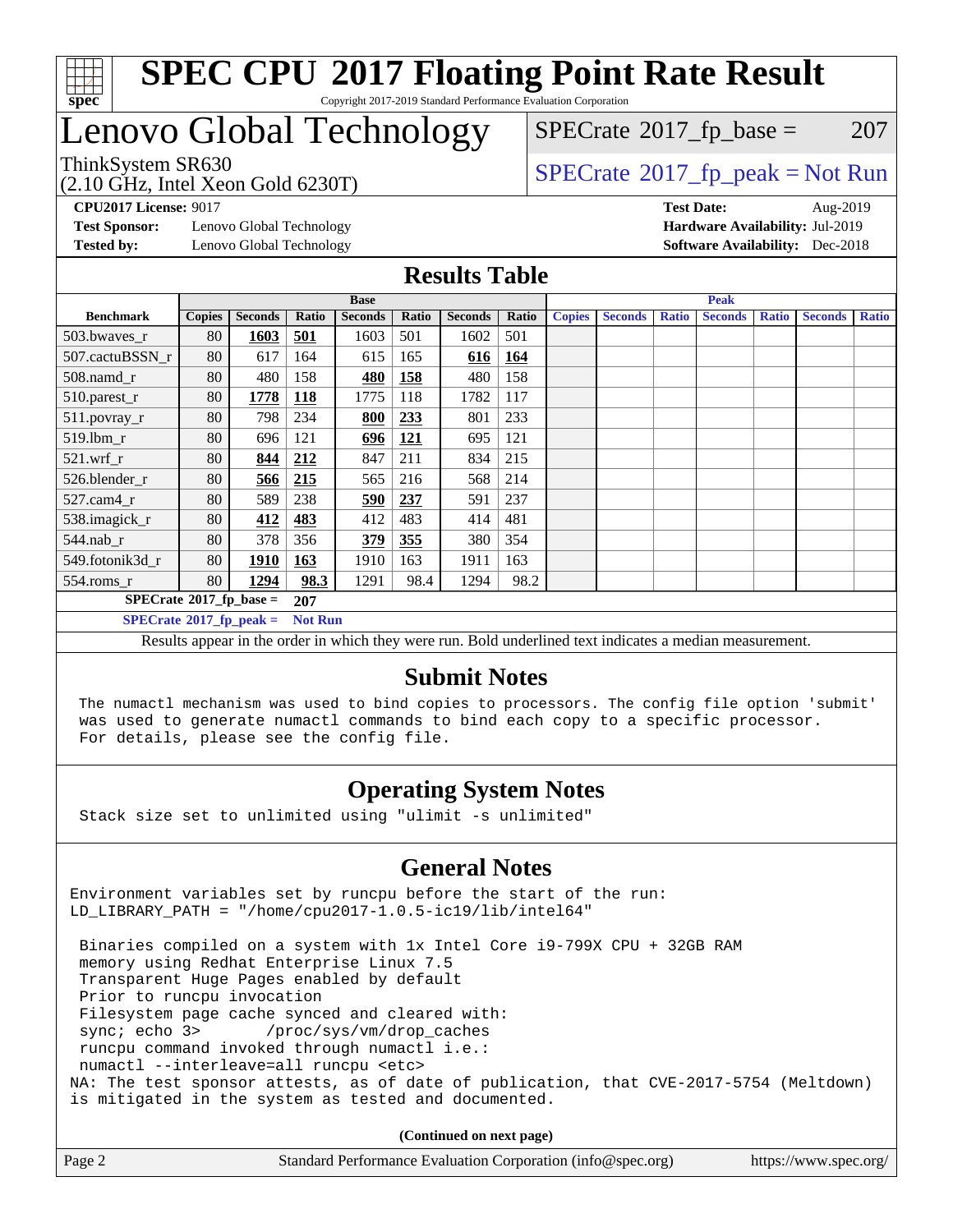

# **[SPEC CPU](http://www.spec.org/auto/cpu2017/Docs/result-fields.html#SPECCPU2017FloatingPointRateResult)[2017 Floating Point Rate Result](http://www.spec.org/auto/cpu2017/Docs/result-fields.html#SPECCPU2017FloatingPointRateResult)**

Copyright 2017-2019 Standard Performance Evaluation Corporation

# Lenovo Global Technology

 $SPECTate$ <sup>®</sup>[2017\\_fp\\_base =](http://www.spec.org/auto/cpu2017/Docs/result-fields.html#SPECrate2017fpbase) 207

(2.10 GHz, Intel Xeon Gold 6230T)

ThinkSystem SR630<br>  $SPECTA = Not Run$ <br>  $SPECTA = Not Run$ 

**[Test Sponsor:](http://www.spec.org/auto/cpu2017/Docs/result-fields.html#TestSponsor)** Lenovo Global Technology **[Hardware Availability:](http://www.spec.org/auto/cpu2017/Docs/result-fields.html#HardwareAvailability)** Jul-2019 **[Tested by:](http://www.spec.org/auto/cpu2017/Docs/result-fields.html#Testedby)** Lenovo Global Technology **[Software Availability:](http://www.spec.org/auto/cpu2017/Docs/result-fields.html#SoftwareAvailability)** Dec-2018

**[CPU2017 License:](http://www.spec.org/auto/cpu2017/Docs/result-fields.html#CPU2017License)** 9017 **[Test Date:](http://www.spec.org/auto/cpu2017/Docs/result-fields.html#TestDate)** Aug-2019

### **[General Notes \(Continued\)](http://www.spec.org/auto/cpu2017/Docs/result-fields.html#GeneralNotes)**

Yes: The test sponsor attests, as of date of publication, that CVE-2017-5753 (Spectre variant 1) is mitigated in the system as tested and documented. Yes: The test sponsor attests, as of date of publication, that CVE-2017-5715 (Spectre variant 2) is mitigated in the system as tested and documented. Yes: The test sponsor attests, as of date of publication, that CVE-2018-3640 (Spectre variant 3a) is mitigated in the system as tested and documented. Yes: The test sponsor attests, as of date of publication, that CVE-2018-3639 (Spectre variant 4) is mitigated in the system as tested and documented.

## **[Platform Notes](http://www.spec.org/auto/cpu2017/Docs/result-fields.html#PlatformNotes)**

Page 3 Standard Performance Evaluation Corporation [\(info@spec.org\)](mailto:info@spec.org) <https://www.spec.org/> BIOS configuration: Choose Operating Mode set to Maximum Performance Choose Operating Mode set to Custom Mode C-States set to Legacy SNC set to Enable DCU Streamer Prefetcher set to Disable Trusted Execution Technology set to Enable Stale AtoS set to Enable LLC dead line alloc set to Disable Patrol Scrub set to Disable Sysinfo program /home/cpu2017-1.0.5-ic19/bin/sysinfo Rev: r5974 of 2018-05-19 9bcde8f2999c33d61f64985e45859ea9 running on linux-x8si Tue Aug 27 22:51:32 2019 SUT (System Under Test) info as seen by some common utilities. For more information on this section, see <https://www.spec.org/cpu2017/Docs/config.html#sysinfo> From /proc/cpuinfo model name : Intel(R) Xeon(R) Gold 6230T CPU @ 2.10GHz 2 "physical id"s (chips) 80 "processors" cores, siblings (Caution: counting these is hw and system dependent. The following excerpts from /proc/cpuinfo might not be reliable. Use with caution.) cpu cores : 20 siblings : 40 physical 0: cores 0 1 2 3 4 8 9 10 11 12 16 17 18 19 20 24 25 26 27 28 physical 1: cores 0 1 2 3 4 8 9 10 11 12 16 17 18 19 20 24 25 26 27 28 From lscpu: Architecture: x86\_64 CPU op-mode(s): 32-bit, 64-bit Byte Order: Little Endian  $CPU(s):$  80 On-line CPU(s) list: 0-79 **(Continued on next page)**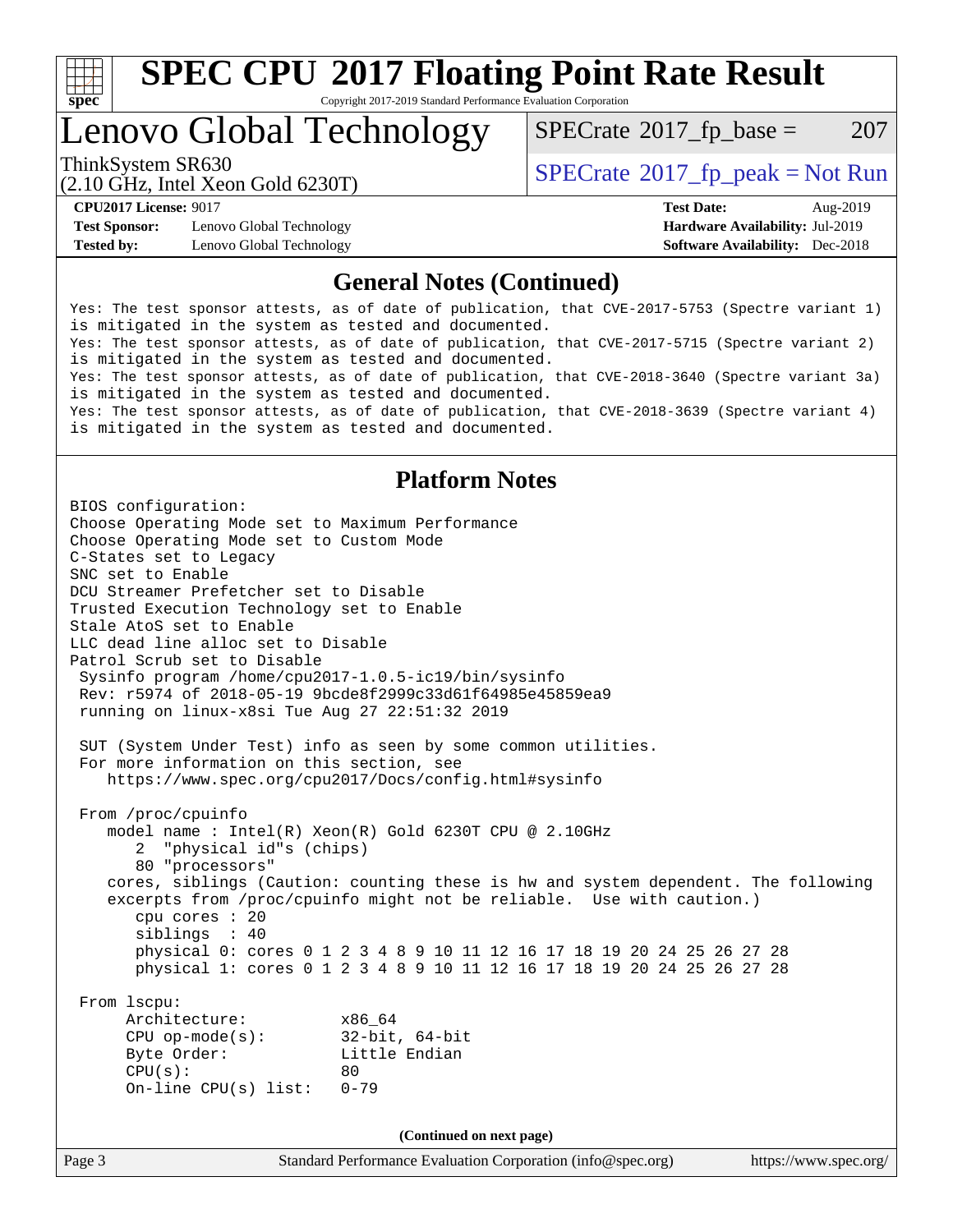

# **[SPEC CPU](http://www.spec.org/auto/cpu2017/Docs/result-fields.html#SPECCPU2017FloatingPointRateResult)[2017 Floating Point Rate Result](http://www.spec.org/auto/cpu2017/Docs/result-fields.html#SPECCPU2017FloatingPointRateResult)**

Copyright 2017-2019 Standard Performance Evaluation Corporation

Lenovo Global Technology

 $SPECrate$ <sup>®</sup>[2017\\_fp\\_base =](http://www.spec.org/auto/cpu2017/Docs/result-fields.html#SPECrate2017fpbase) 207

(2.10 GHz, Intel Xeon Gold 6230T)

ThinkSystem SR630<br>
(2.10 GHz, Intel Yean Gold 6230T)<br> [SPECrate](http://www.spec.org/auto/cpu2017/Docs/result-fields.html#SPECrate2017fppeak)®[2017\\_fp\\_peak = N](http://www.spec.org/auto/cpu2017/Docs/result-fields.html#SPECrate2017fppeak)ot Run

**[CPU2017 License:](http://www.spec.org/auto/cpu2017/Docs/result-fields.html#CPU2017License)** 9017 **[Test Date:](http://www.spec.org/auto/cpu2017/Docs/result-fields.html#TestDate)** Aug-2019

**[Test Sponsor:](http://www.spec.org/auto/cpu2017/Docs/result-fields.html#TestSponsor)** Lenovo Global Technology **[Hardware Availability:](http://www.spec.org/auto/cpu2017/Docs/result-fields.html#HardwareAvailability)** Jul-2019 **[Tested by:](http://www.spec.org/auto/cpu2017/Docs/result-fields.html#Testedby)** Lenovo Global Technology **[Software Availability:](http://www.spec.org/auto/cpu2017/Docs/result-fields.html#SoftwareAvailability)** Dec-2018

**[Platform Notes \(Continued\)](http://www.spec.org/auto/cpu2017/Docs/result-fields.html#PlatformNotes)**

| Thread(s) per core:                                                 | 2                                                                                    |  |  |  |  |
|---------------------------------------------------------------------|--------------------------------------------------------------------------------------|--|--|--|--|
| Core(s) per socket:                                                 | 20                                                                                   |  |  |  |  |
| Socket(s):                                                          | 2                                                                                    |  |  |  |  |
| NUMA $node(s):$                                                     | 4                                                                                    |  |  |  |  |
| Vendor ID:                                                          | GenuineIntel                                                                         |  |  |  |  |
| CPU family:                                                         | 6                                                                                    |  |  |  |  |
| Model:                                                              | 85                                                                                   |  |  |  |  |
| Model name:                                                         | $Intel(R)$ Xeon $(R)$ Gold 6230T CPU @ 2.10GHz                                       |  |  |  |  |
| Stepping:                                                           | 7                                                                                    |  |  |  |  |
| CPU MHz:                                                            | 2100.000                                                                             |  |  |  |  |
| $CPU$ max $MHz$ :                                                   | 3900.0000                                                                            |  |  |  |  |
| CPU min MHz:                                                        | 800.0000                                                                             |  |  |  |  |
| BogoMIPS:                                                           | 4200.00                                                                              |  |  |  |  |
| Virtualization:                                                     | $VT - x$                                                                             |  |  |  |  |
| L1d cache:<br>Lli cache:                                            | 32K<br>32K                                                                           |  |  |  |  |
| $L2$ cache:                                                         | 1024K                                                                                |  |  |  |  |
| L3 cache:                                                           | 28160K                                                                               |  |  |  |  |
| NUMA $node0$ $CPU(s)$ :                                             | $0-2, 5, 6, 10-12, 15, 16, 40-42, 45, 46, 50-52, 55, 56$                             |  |  |  |  |
| NUMA $node1$ $CPU(s):$                                              | 3, 4, 7-9, 13, 14, 17-19, 43, 44, 47-49, 53, 54, 57-59                               |  |  |  |  |
| NUMA $node2$ $CPU(s)$ :                                             | 20-22, 25, 26, 30-32, 35, 36, 60-62, 65, 66, 70-72, 75, 76                           |  |  |  |  |
| NUMA $node3$ $CPU(s):$                                              | 23, 24, 27-29, 33, 34, 37-39, 63, 64, 67-69, 73, 74, 77-79                           |  |  |  |  |
| Flaqs:                                                              | fpu vme de pse tsc msr pae mce cx8 apic sep mtrr pge mca cmov                        |  |  |  |  |
|                                                                     | pat pse36 clflush dts acpi mmx fxsr sse sse2 ss ht tm pbe syscall nx pdpelgb rdtscp  |  |  |  |  |
|                                                                     | lm constant_tsc art arch_perfmon pebs bts rep_good nopl xtopology nonstop_tsc cpuid  |  |  |  |  |
|                                                                     | aperfmperf pni pclmulqdq dtes64 monitor ds_cpl vmx smx est tm2 ssse3 sdbg fma cx16   |  |  |  |  |
|                                                                     | xtpr pdcm pcid dca sse4_1 sse4_2 x2apic movbe popcnt tsc_deadline_timer aes xsave    |  |  |  |  |
|                                                                     | avx f16c rdrand lahf_lm abm 3dnowprefetch cpuid_fault epb cat_13 cdp_13              |  |  |  |  |
|                                                                     | invpcid_single intel_ppin ssbd mba ibrs ibpb stibp tpr_shadow vnmi flexpriority ept  |  |  |  |  |
|                                                                     | vpid fsgsbase tsc_adjust bmil hle avx2 smep bmi2 erms invpcid rtm cqm mpx rdt_a      |  |  |  |  |
|                                                                     | avx512f avx512dq rdseed adx smap clflushopt clwb intel_pt avx512cd avx512bw avx512vl |  |  |  |  |
|                                                                     | xsaveopt xsavec xgetbvl xsaves cqm_llc cqm_occup_llc cqm_mbm_total cqm_mbm_local     |  |  |  |  |
|                                                                     | dtherm ida arat pln pts pku ospke avx512_vnni flush_lld arch_capabilities            |  |  |  |  |
|                                                                     |                                                                                      |  |  |  |  |
| /proc/cpuinfo cache data                                            |                                                                                      |  |  |  |  |
| cache size $: 28160$ KB                                             |                                                                                      |  |  |  |  |
|                                                                     |                                                                                      |  |  |  |  |
|                                                                     | From numactl --hardware WARNING: a numactl 'node' might or might not correspond to a |  |  |  |  |
| physical chip.                                                      |                                                                                      |  |  |  |  |
| $available: 4 nodes (0-3)$                                          |                                                                                      |  |  |  |  |
| node 0 cpus: 0 1 2 5 6 10 11 12 15 16 40 41 42 45 46 50 51 52 55 56 |                                                                                      |  |  |  |  |
| node 0 size: 96364 MB                                               |                                                                                      |  |  |  |  |
| node 0 free: 95689 MB                                               |                                                                                      |  |  |  |  |
| node 1 cpus: 3 4 7 8 9 13 14 17 18 19 43 44 47 48 49 53 54 57 58 59 |                                                                                      |  |  |  |  |
| node 1 size: 96724 MB                                               |                                                                                      |  |  |  |  |
| node 1 free: 96191 MB                                               |                                                                                      |  |  |  |  |
|                                                                     | node 2 cpus: 20 21 22 25 26 30 31 32 35 36 60 61 62 65 66 70 71 72 75 76             |  |  |  |  |
|                                                                     |                                                                                      |  |  |  |  |
| (Continued on next page)                                            |                                                                                      |  |  |  |  |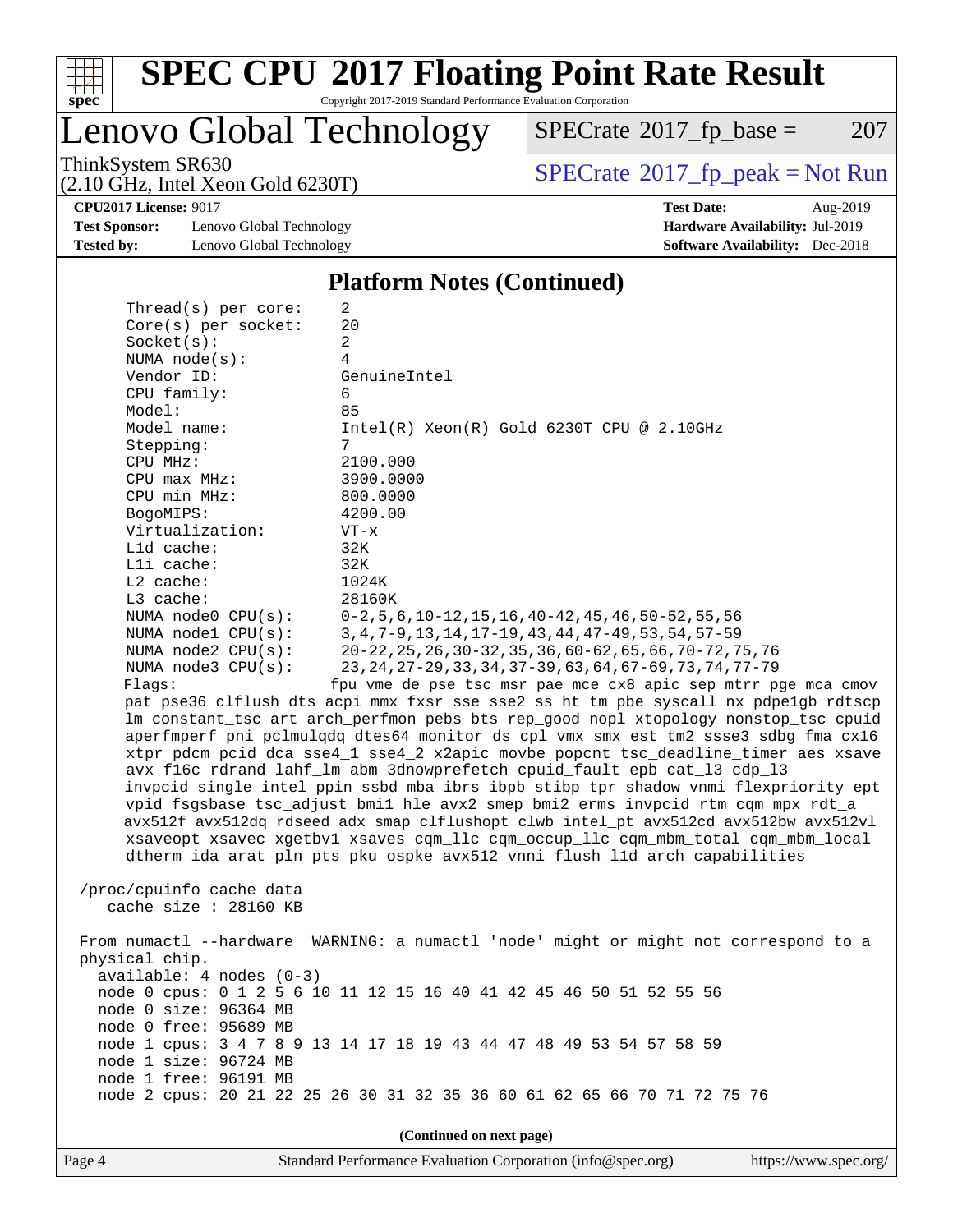| <b>SPEC CPU®2017 Floating Point Rate Result</b><br>spec<br>Copyright 2017-2019 Standard Performance Evaluation Corporation                                                                                                                                                                                                                                                                                                                                                                                                                                                                                                                                                                                                                                                                                                                                                                                                                                                                                                                                                                                                                                                           |                                            |
|--------------------------------------------------------------------------------------------------------------------------------------------------------------------------------------------------------------------------------------------------------------------------------------------------------------------------------------------------------------------------------------------------------------------------------------------------------------------------------------------------------------------------------------------------------------------------------------------------------------------------------------------------------------------------------------------------------------------------------------------------------------------------------------------------------------------------------------------------------------------------------------------------------------------------------------------------------------------------------------------------------------------------------------------------------------------------------------------------------------------------------------------------------------------------------------|--------------------------------------------|
| Lenovo Global Technology                                                                                                                                                                                                                                                                                                                                                                                                                                                                                                                                                                                                                                                                                                                                                                                                                                                                                                                                                                                                                                                                                                                                                             | 207<br>$SPECrate^{\otimes}2017$ _fp_base = |
| ThinkSystem SR630<br>$(2.10 \text{ GHz}, \text{Intel Xeon Gold } 6230 \text{T})$                                                                                                                                                                                                                                                                                                                                                                                                                                                                                                                                                                                                                                                                                                                                                                                                                                                                                                                                                                                                                                                                                                     | $SPECrate^{\circ}2017rfp peak = Not Run$   |
| <b>CPU2017 License: 9017</b>                                                                                                                                                                                                                                                                                                                                                                                                                                                                                                                                                                                                                                                                                                                                                                                                                                                                                                                                                                                                                                                                                                                                                         | <b>Test Date:</b><br>Aug-2019              |
| <b>Test Sponsor:</b><br>Lenovo Global Technology                                                                                                                                                                                                                                                                                                                                                                                                                                                                                                                                                                                                                                                                                                                                                                                                                                                                                                                                                                                                                                                                                                                                     | Hardware Availability: Jul-2019            |
| <b>Tested by:</b><br>Lenovo Global Technology                                                                                                                                                                                                                                                                                                                                                                                                                                                                                                                                                                                                                                                                                                                                                                                                                                                                                                                                                                                                                                                                                                                                        | <b>Software Availability:</b> Dec-2018     |
| <b>Platform Notes (Continued)</b>                                                                                                                                                                                                                                                                                                                                                                                                                                                                                                                                                                                                                                                                                                                                                                                                                                                                                                                                                                                                                                                                                                                                                    |                                            |
| node 2 size: 96753 MB<br>node 2 free: 96259 MB<br>node 3 cpus: 23 24 27 28 29 33 34 37 38 39 63 64 67 68 69 73 74 77 78 79<br>node 3 size: 96751 MB<br>node 3 free: 96175 MB<br>node distances:<br>node<br>$\overline{1}$<br>$\mathbf{0}$<br>2<br>3<br>0:<br>11<br>21<br>10<br>21<br>21<br>21<br>1:<br>11 10<br>2:<br>21<br>10<br>21<br>11<br>21<br>10<br>3:<br>21<br>11<br>From /proc/meminfo<br>MemTotal:<br>395873244 kB<br>HugePages_Total:<br>0<br>Hugepagesize:<br>2048 kB<br>From /etc/*release* /etc/*version*<br>SuSE-release:<br>SUSE Linux Enterprise Server 12 (x86_64)<br>$VERSION = 12$<br>$PATCHLEVEL = 4$<br># This file is deprecated and will be removed in a future service pack or release.<br># Please check /etc/os-release for details about this release.<br>os-release:<br>NAME="SLES"<br>VERSION="12-SP4"<br>VERSION_ID="12.4"<br>PRETTY_NAME="SUSE Linux Enterprise Server 12 SP4"<br>ID="sles"<br>ANSI COLOR="0;32"<br>$CPE\_NAME = "cpe://o:suse: sles:12:sp4"$<br>uname $-a$ :<br>Linux linux-x8si 4.12.14-94.41-default #1 SMP Wed Oct 31 12:25:04 UTC 2018 (3090901)<br>x86_64 x86_64 x86_64 GNU/Linux<br>Kernel self-reported vulnerability status: |                                            |
| Not affected<br>CVE-2017-5754 (Meltdown):<br>CVE-2017-5753 (Spectre variant 1): Mitigation: __user pointer sanitization<br>CVE-2017-5715 (Spectre variant 2): Mitigation: Indirect Branch Restricted Speculation,<br>IBPB, IBRS FW                                                                                                                                                                                                                                                                                                                                                                                                                                                                                                                                                                                                                                                                                                                                                                                                                                                                                                                                                   |                                            |
| run-level 3 Aug 27 12:44                                                                                                                                                                                                                                                                                                                                                                                                                                                                                                                                                                                                                                                                                                                                                                                                                                                                                                                                                                                                                                                                                                                                                             |                                            |
| SPEC is set to: /home/cpu2017-1.0.5-ic19                                                                                                                                                                                                                                                                                                                                                                                                                                                                                                                                                                                                                                                                                                                                                                                                                                                                                                                                                                                                                                                                                                                                             |                                            |
| (Continued on next page)                                                                                                                                                                                                                                                                                                                                                                                                                                                                                                                                                                                                                                                                                                                                                                                                                                                                                                                                                                                                                                                                                                                                                             |                                            |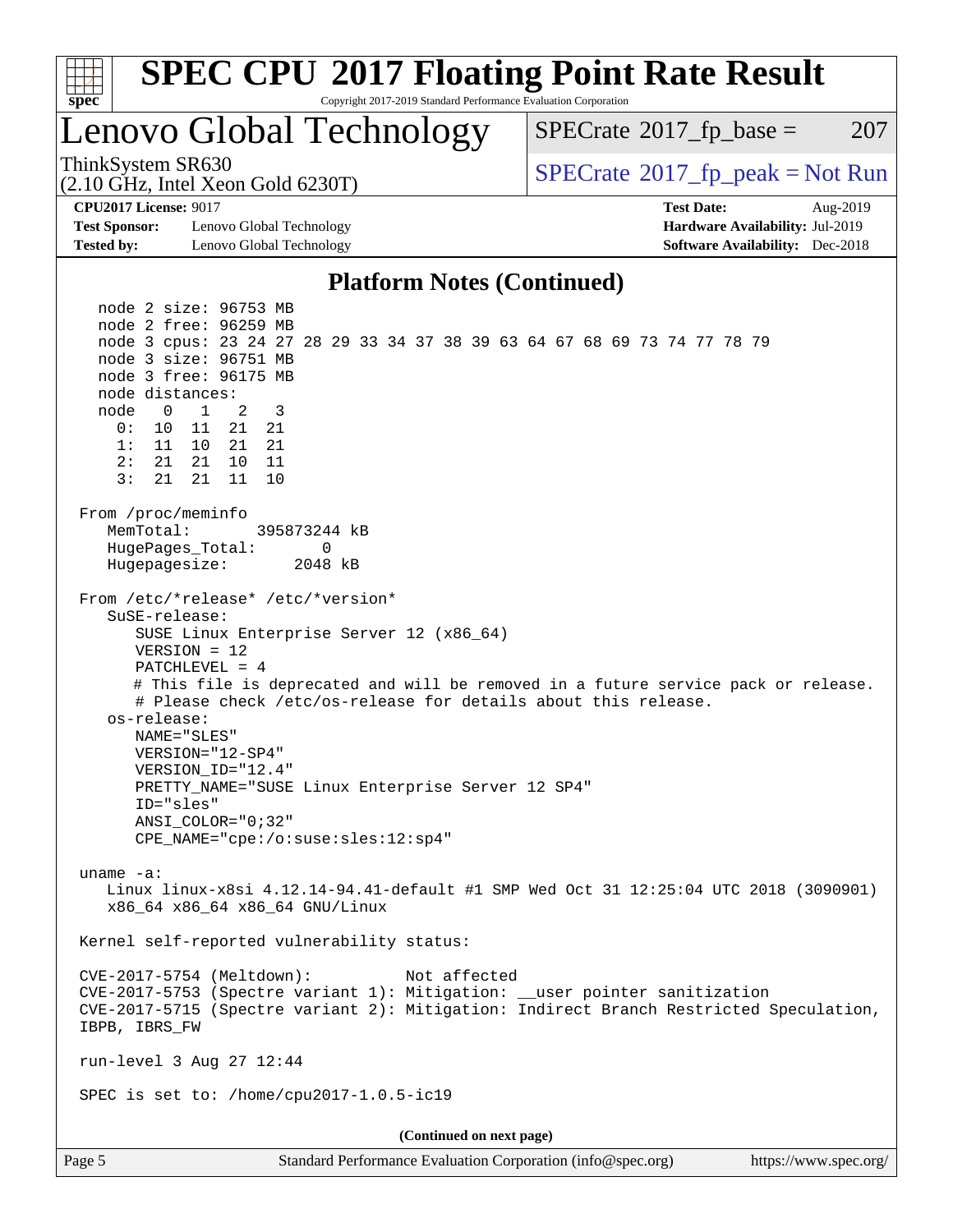

Page 6 Standard Performance Evaluation Corporation [\(info@spec.org\)](mailto:info@spec.org) <https://www.spec.org/>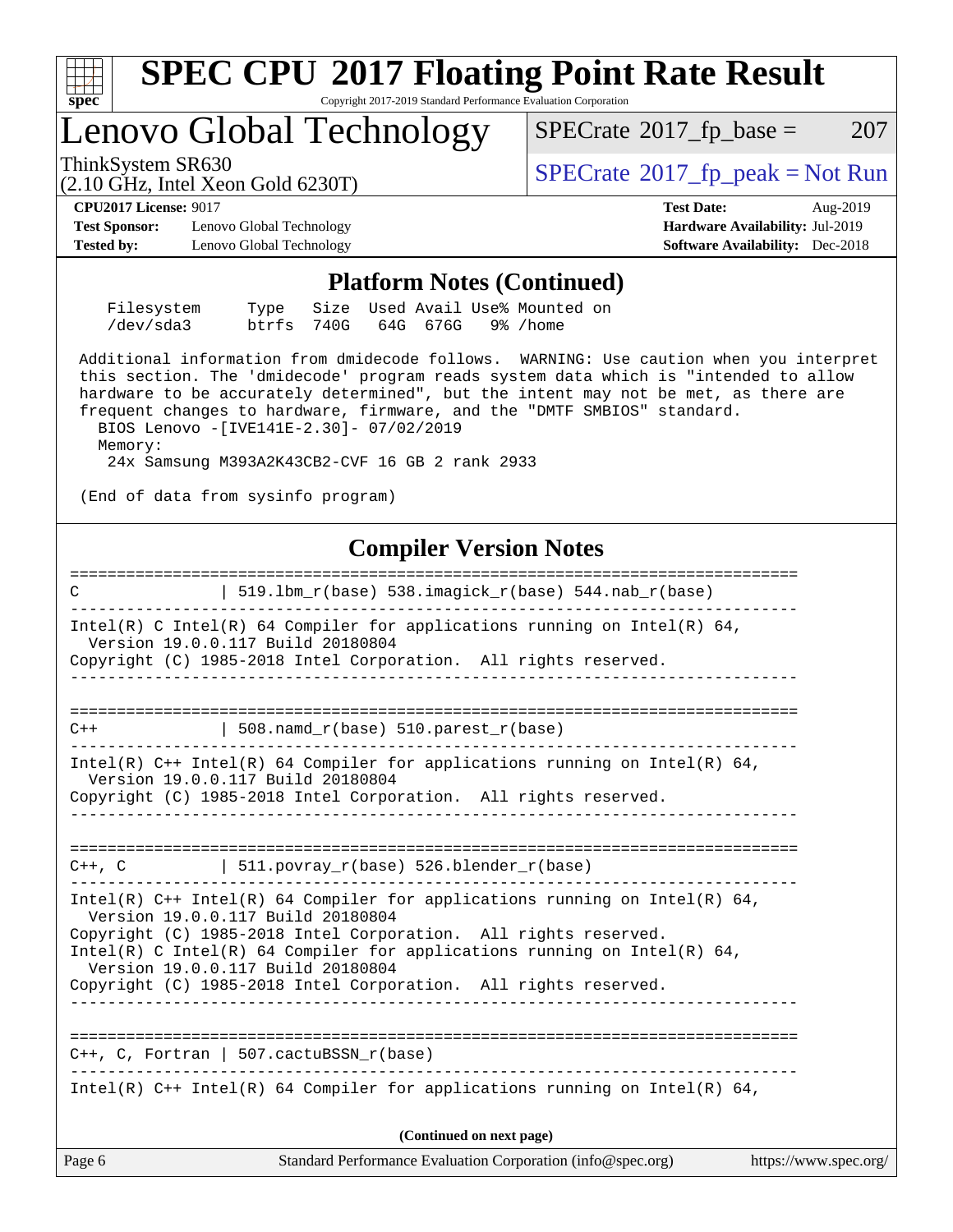

# **[SPEC CPU](http://www.spec.org/auto/cpu2017/Docs/result-fields.html#SPECCPU2017FloatingPointRateResult)[2017 Floating Point Rate Result](http://www.spec.org/auto/cpu2017/Docs/result-fields.html#SPECCPU2017FloatingPointRateResult)**

Copyright 2017-2019 Standard Performance Evaluation Corporation

## Lenovo Global Technology

 $SPECTate@2017_fp\_base = 207$ 

(2.10 GHz, Intel Xeon Gold 6230T)

ThinkSystem SR630<br>  $\begin{array}{c}\n\text{SPECrate} \textcirc 2017\_fp\_peak = Not Run \\
\text{SPECrate} \textcirc 2017\_fp\_peak = Not Run\n\end{array}$  $\begin{array}{c}\n\text{SPECrate} \textcirc 2017\_fp\_peak = Not Run \\
\text{SPECrate} \textcirc 2017\_fp\_peak = Not Run\n\end{array}$  $\begin{array}{c}\n\text{SPECrate} \textcirc 2017\_fp\_peak = Not Run \\
\text{SPECrate} \textcirc 2017\_fp\_peak = Not Run\n\end{array}$ 

**[Test Sponsor:](http://www.spec.org/auto/cpu2017/Docs/result-fields.html#TestSponsor)** Lenovo Global Technology **[Hardware Availability:](http://www.spec.org/auto/cpu2017/Docs/result-fields.html#HardwareAvailability)** Jul-2019 **[Tested by:](http://www.spec.org/auto/cpu2017/Docs/result-fields.html#Testedby)** Lenovo Global Technology **[Software Availability:](http://www.spec.org/auto/cpu2017/Docs/result-fields.html#SoftwareAvailability)** Dec-2018

**[CPU2017 License:](http://www.spec.org/auto/cpu2017/Docs/result-fields.html#CPU2017License)** 9017 **[Test Date:](http://www.spec.org/auto/cpu2017/Docs/result-fields.html#TestDate)** Aug-2019

## **[Compiler Version Notes \(Continued\)](http://www.spec.org/auto/cpu2017/Docs/result-fields.html#CompilerVersionNotes)**

| Version 19.0.0.117 Build 20180804<br>Copyright (C) 1985-2018 Intel Corporation. All rights reserved.<br>Intel(R) C Intel(R) 64 Compiler for applications running on Intel(R) 64,<br>Version 19.0.0.117 Build 20180804<br>Copyright (C) 1985-2018 Intel Corporation. All rights reserved.<br>Intel(R) Fortran Intel(R) 64 Compiler for applications running on Intel(R)<br>64, Version 19.0.0.117 Build 20180804<br>Copyright (C) 1985-2018 Intel Corporation. All rights reserved. |  |  |  |  |
|------------------------------------------------------------------------------------------------------------------------------------------------------------------------------------------------------------------------------------------------------------------------------------------------------------------------------------------------------------------------------------------------------------------------------------------------------------------------------------|--|--|--|--|
| Fortran 		   503.bwaves_r(base) 549.fotonik3d_r(base) 554.roms_r(base)                                                                                                                                                                                                                                                                                                                                                                                                             |  |  |  |  |
| Intel(R) Fortran Intel(R) 64 Compiler for applications running on Intel(R)<br>64, Version 19.0.0.117 Build 20180804<br>Copyright (C) 1985-2018 Intel Corporation. All rights reserved.                                                                                                                                                                                                                                                                                             |  |  |  |  |
| Fortran, C $\vert$ 521.wrf r(base) 527.cam4 r(base)                                                                                                                                                                                                                                                                                                                                                                                                                                |  |  |  |  |
| $Intel(R)$ Fortran Intel(R) 64 Compiler for applications running on Intel(R)<br>64, Version 19.0.0.117 Build 20180804<br>Copyright (C) 1985-2018 Intel Corporation. All rights reserved.<br>Intel(R) C Intel(R) 64 Compiler for applications running on Intel(R) 64,<br>Version 19.0.0.117 Build 20180804<br>Copyright (C) 1985-2018 Intel Corporation. All rights reserved.                                                                                                       |  |  |  |  |

## **[Base Compiler Invocation](http://www.spec.org/auto/cpu2017/Docs/result-fields.html#BaseCompilerInvocation)**

[C benchmarks](http://www.spec.org/auto/cpu2017/Docs/result-fields.html#Cbenchmarks): [icc -m64 -std=c11](http://www.spec.org/cpu2017/results/res2019q3/cpu2017-20190902-17433.flags.html#user_CCbase_intel_icc_64bit_c11_33ee0cdaae7deeeab2a9725423ba97205ce30f63b9926c2519791662299b76a0318f32ddfffdc46587804de3178b4f9328c46fa7c2b0cd779d7a61945c91cd35)

|           | $C_{++}$ benchmarks: |
|-----------|----------------------|
| icpc -m64 |                      |

[Fortran benchmarks](http://www.spec.org/auto/cpu2017/Docs/result-fields.html#Fortranbenchmarks): [ifort -m64](http://www.spec.org/cpu2017/results/res2019q3/cpu2017-20190902-17433.flags.html#user_FCbase_intel_ifort_64bit_24f2bb282fbaeffd6157abe4f878425411749daecae9a33200eee2bee2fe76f3b89351d69a8130dd5949958ce389cf37ff59a95e7a40d588e8d3a57e0c3fd751)

[Benchmarks using both Fortran and C](http://www.spec.org/auto/cpu2017/Docs/result-fields.html#BenchmarksusingbothFortranandC): [ifort -m64](http://www.spec.org/cpu2017/results/res2019q3/cpu2017-20190902-17433.flags.html#user_CC_FCbase_intel_ifort_64bit_24f2bb282fbaeffd6157abe4f878425411749daecae9a33200eee2bee2fe76f3b89351d69a8130dd5949958ce389cf37ff59a95e7a40d588e8d3a57e0c3fd751) [icc -m64 -std=c11](http://www.spec.org/cpu2017/results/res2019q3/cpu2017-20190902-17433.flags.html#user_CC_FCbase_intel_icc_64bit_c11_33ee0cdaae7deeeab2a9725423ba97205ce30f63b9926c2519791662299b76a0318f32ddfffdc46587804de3178b4f9328c46fa7c2b0cd779d7a61945c91cd35)

[Benchmarks using both C and C++](http://www.spec.org/auto/cpu2017/Docs/result-fields.html#BenchmarksusingbothCandCXX): [icpc -m64](http://www.spec.org/cpu2017/results/res2019q3/cpu2017-20190902-17433.flags.html#user_CC_CXXbase_intel_icpc_64bit_4ecb2543ae3f1412ef961e0650ca070fec7b7afdcd6ed48761b84423119d1bf6bdf5cad15b44d48e7256388bc77273b966e5eb805aefd121eb22e9299b2ec9d9) [icc -m64 -std=c11](http://www.spec.org/cpu2017/results/res2019q3/cpu2017-20190902-17433.flags.html#user_CC_CXXbase_intel_icc_64bit_c11_33ee0cdaae7deeeab2a9725423ba97205ce30f63b9926c2519791662299b76a0318f32ddfffdc46587804de3178b4f9328c46fa7c2b0cd779d7a61945c91cd35)

**(Continued on next page)**

Page 7 Standard Performance Evaluation Corporation [\(info@spec.org\)](mailto:info@spec.org) <https://www.spec.org/>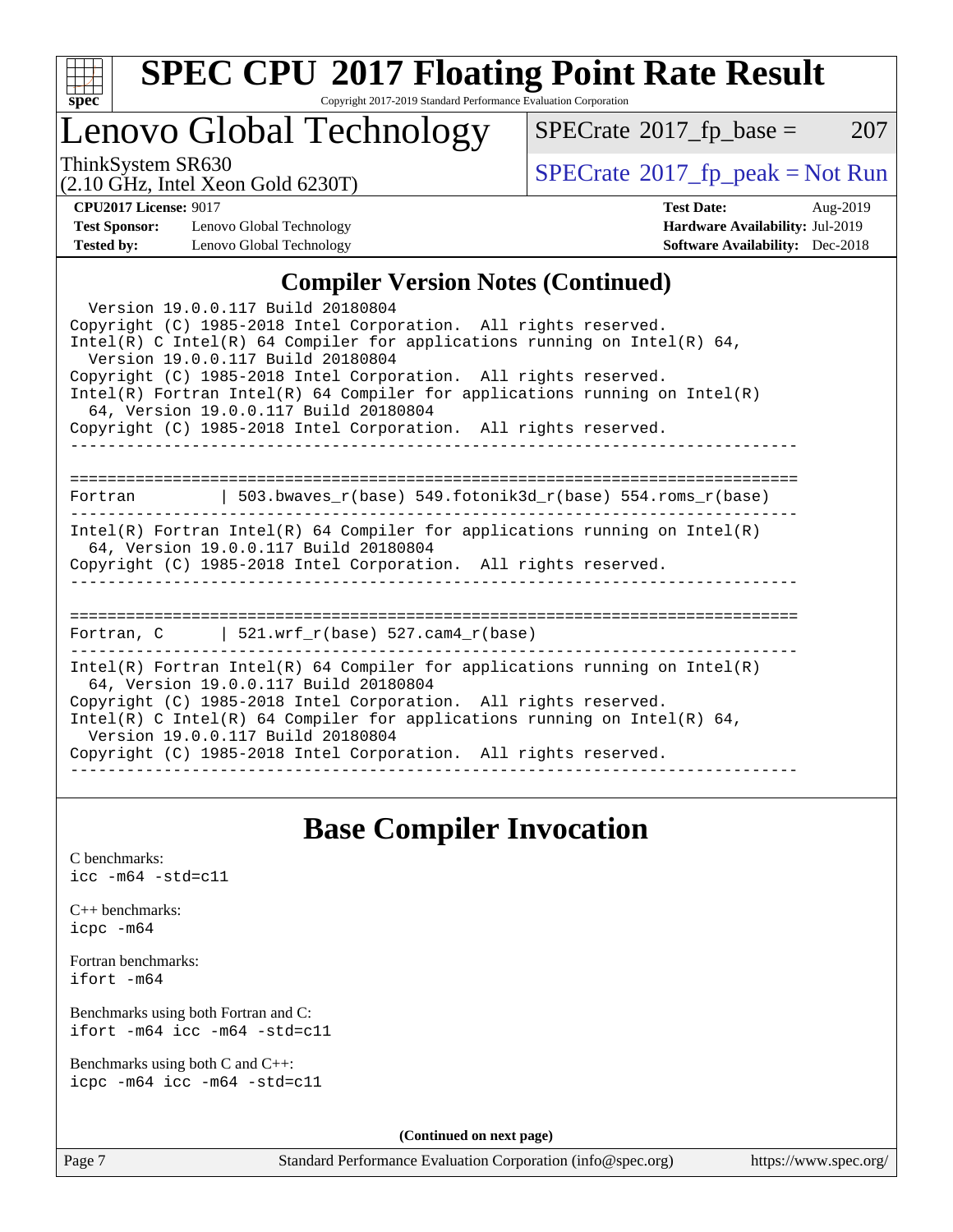

### **[SPEC CPU](http://www.spec.org/auto/cpu2017/Docs/result-fields.html#SPECCPU2017FloatingPointRateResult)[2017 Floating Point Rate Result](http://www.spec.org/auto/cpu2017/Docs/result-fields.html#SPECCPU2017FloatingPointRateResult)** Copyright 2017-2019 Standard Performance Evaluation Corporation

# Lenovo Global Technology

 $SPECTate$ <sup>®</sup>[2017\\_fp\\_base =](http://www.spec.org/auto/cpu2017/Docs/result-fields.html#SPECrate2017fpbase) 207

ThinkSystem SR630<br>  $\begin{array}{c}\n\text{SPECrate} \textcirc 2017\_fp\_peak = Not Run \\
\text{SPECrate} \textcirc 2017\_fp\_peak = Not Run\n\end{array}$  $\begin{array}{c}\n\text{SPECrate} \textcirc 2017\_fp\_peak = Not Run \\
\text{SPECrate} \textcirc 2017\_fp\_peak = Not Run\n\end{array}$  $\begin{array}{c}\n\text{SPECrate} \textcirc 2017\_fp\_peak = Not Run \\
\text{SPECrate} \textcirc 2017\_fp\_peak = Not Run\n\end{array}$ 

**[Test Sponsor:](http://www.spec.org/auto/cpu2017/Docs/result-fields.html#TestSponsor)** Lenovo Global Technology **[Hardware Availability:](http://www.spec.org/auto/cpu2017/Docs/result-fields.html#HardwareAvailability)** Jul-2019 **[Tested by:](http://www.spec.org/auto/cpu2017/Docs/result-fields.html#Testedby)** Lenovo Global Technology **[Software Availability:](http://www.spec.org/auto/cpu2017/Docs/result-fields.html#SoftwareAvailability)** Dec-2018

(2.10 GHz, Intel Xeon Gold 6230T)

**[CPU2017 License:](http://www.spec.org/auto/cpu2017/Docs/result-fields.html#CPU2017License)** 9017 **[Test Date:](http://www.spec.org/auto/cpu2017/Docs/result-fields.html#TestDate)** Aug-2019

## **[Base Compiler Invocation \(Continued\)](http://www.spec.org/auto/cpu2017/Docs/result-fields.html#BaseCompilerInvocation)**

[Benchmarks using Fortran, C, and C++:](http://www.spec.org/auto/cpu2017/Docs/result-fields.html#BenchmarksusingFortranCandCXX) [icpc -m64](http://www.spec.org/cpu2017/results/res2019q3/cpu2017-20190902-17433.flags.html#user_CC_CXX_FCbase_intel_icpc_64bit_4ecb2543ae3f1412ef961e0650ca070fec7b7afdcd6ed48761b84423119d1bf6bdf5cad15b44d48e7256388bc77273b966e5eb805aefd121eb22e9299b2ec9d9) [icc -m64 -std=c11](http://www.spec.org/cpu2017/results/res2019q3/cpu2017-20190902-17433.flags.html#user_CC_CXX_FCbase_intel_icc_64bit_c11_33ee0cdaae7deeeab2a9725423ba97205ce30f63b9926c2519791662299b76a0318f32ddfffdc46587804de3178b4f9328c46fa7c2b0cd779d7a61945c91cd35) [ifort -m64](http://www.spec.org/cpu2017/results/res2019q3/cpu2017-20190902-17433.flags.html#user_CC_CXX_FCbase_intel_ifort_64bit_24f2bb282fbaeffd6157abe4f878425411749daecae9a33200eee2bee2fe76f3b89351d69a8130dd5949958ce389cf37ff59a95e7a40d588e8d3a57e0c3fd751)

## **[Base Portability Flags](http://www.spec.org/auto/cpu2017/Docs/result-fields.html#BasePortabilityFlags)**

 503.bwaves\_r: [-DSPEC\\_LP64](http://www.spec.org/cpu2017/results/res2019q3/cpu2017-20190902-17433.flags.html#suite_basePORTABILITY503_bwaves_r_DSPEC_LP64) 507.cactuBSSN\_r: [-DSPEC\\_LP64](http://www.spec.org/cpu2017/results/res2019q3/cpu2017-20190902-17433.flags.html#suite_basePORTABILITY507_cactuBSSN_r_DSPEC_LP64) 508.namd\_r: [-DSPEC\\_LP64](http://www.spec.org/cpu2017/results/res2019q3/cpu2017-20190902-17433.flags.html#suite_basePORTABILITY508_namd_r_DSPEC_LP64) 510.parest\_r: [-DSPEC\\_LP64](http://www.spec.org/cpu2017/results/res2019q3/cpu2017-20190902-17433.flags.html#suite_basePORTABILITY510_parest_r_DSPEC_LP64) 511.povray\_r: [-DSPEC\\_LP64](http://www.spec.org/cpu2017/results/res2019q3/cpu2017-20190902-17433.flags.html#suite_basePORTABILITY511_povray_r_DSPEC_LP64) 519.lbm\_r: [-DSPEC\\_LP64](http://www.spec.org/cpu2017/results/res2019q3/cpu2017-20190902-17433.flags.html#suite_basePORTABILITY519_lbm_r_DSPEC_LP64) 521.wrf\_r: [-DSPEC\\_LP64](http://www.spec.org/cpu2017/results/res2019q3/cpu2017-20190902-17433.flags.html#suite_basePORTABILITY521_wrf_r_DSPEC_LP64) [-DSPEC\\_CASE\\_FLAG](http://www.spec.org/cpu2017/results/res2019q3/cpu2017-20190902-17433.flags.html#b521.wrf_r_baseCPORTABILITY_DSPEC_CASE_FLAG) [-convert big\\_endian](http://www.spec.org/cpu2017/results/res2019q3/cpu2017-20190902-17433.flags.html#user_baseFPORTABILITY521_wrf_r_convert_big_endian_c3194028bc08c63ac5d04de18c48ce6d347e4e562e8892b8bdbdc0214820426deb8554edfa529a3fb25a586e65a3d812c835984020483e7e73212c4d31a38223) 526.blender\_r: [-DSPEC\\_LP64](http://www.spec.org/cpu2017/results/res2019q3/cpu2017-20190902-17433.flags.html#suite_basePORTABILITY526_blender_r_DSPEC_LP64) [-DSPEC\\_LINUX](http://www.spec.org/cpu2017/results/res2019q3/cpu2017-20190902-17433.flags.html#b526.blender_r_baseCPORTABILITY_DSPEC_LINUX) [-funsigned-char](http://www.spec.org/cpu2017/results/res2019q3/cpu2017-20190902-17433.flags.html#user_baseCPORTABILITY526_blender_r_force_uchar_40c60f00ab013830e2dd6774aeded3ff59883ba5a1fc5fc14077f794d777847726e2a5858cbc7672e36e1b067e7e5c1d9a74f7176df07886a243d7cc18edfe67) 527.cam4\_r: [-DSPEC\\_LP64](http://www.spec.org/cpu2017/results/res2019q3/cpu2017-20190902-17433.flags.html#suite_basePORTABILITY527_cam4_r_DSPEC_LP64) [-DSPEC\\_CASE\\_FLAG](http://www.spec.org/cpu2017/results/res2019q3/cpu2017-20190902-17433.flags.html#b527.cam4_r_baseCPORTABILITY_DSPEC_CASE_FLAG) 538.imagick\_r: [-DSPEC\\_LP64](http://www.spec.org/cpu2017/results/res2019q3/cpu2017-20190902-17433.flags.html#suite_basePORTABILITY538_imagick_r_DSPEC_LP64) 544.nab\_r: [-DSPEC\\_LP64](http://www.spec.org/cpu2017/results/res2019q3/cpu2017-20190902-17433.flags.html#suite_basePORTABILITY544_nab_r_DSPEC_LP64) 549.fotonik3d\_r: [-DSPEC\\_LP64](http://www.spec.org/cpu2017/results/res2019q3/cpu2017-20190902-17433.flags.html#suite_basePORTABILITY549_fotonik3d_r_DSPEC_LP64) 554.roms\_r: [-DSPEC\\_LP64](http://www.spec.org/cpu2017/results/res2019q3/cpu2017-20190902-17433.flags.html#suite_basePORTABILITY554_roms_r_DSPEC_LP64)

## **[Base Optimization Flags](http://www.spec.org/auto/cpu2017/Docs/result-fields.html#BaseOptimizationFlags)**

[C benchmarks](http://www.spec.org/auto/cpu2017/Docs/result-fields.html#Cbenchmarks):

[-xCORE-AVX512](http://www.spec.org/cpu2017/results/res2019q3/cpu2017-20190902-17433.flags.html#user_CCbase_f-xCORE-AVX512) [-ipo](http://www.spec.org/cpu2017/results/res2019q3/cpu2017-20190902-17433.flags.html#user_CCbase_f-ipo) [-O3](http://www.spec.org/cpu2017/results/res2019q3/cpu2017-20190902-17433.flags.html#user_CCbase_f-O3) [-no-prec-div](http://www.spec.org/cpu2017/results/res2019q3/cpu2017-20190902-17433.flags.html#user_CCbase_f-no-prec-div) [-qopt-prefetch](http://www.spec.org/cpu2017/results/res2019q3/cpu2017-20190902-17433.flags.html#user_CCbase_f-qopt-prefetch) [-ffinite-math-only](http://www.spec.org/cpu2017/results/res2019q3/cpu2017-20190902-17433.flags.html#user_CCbase_f_finite_math_only_cb91587bd2077682c4b38af759c288ed7c732db004271a9512da14a4f8007909a5f1427ecbf1a0fb78ff2a814402c6114ac565ca162485bbcae155b5e4258871) [-qopt-mem-layout-trans=3](http://www.spec.org/cpu2017/results/res2019q3/cpu2017-20190902-17433.flags.html#user_CCbase_f-qopt-mem-layout-trans_de80db37974c74b1f0e20d883f0b675c88c3b01e9d123adea9b28688d64333345fb62bc4a798493513fdb68f60282f9a726aa07f478b2f7113531aecce732043)

[C++ benchmarks:](http://www.spec.org/auto/cpu2017/Docs/result-fields.html#CXXbenchmarks) [-xCORE-AVX512](http://www.spec.org/cpu2017/results/res2019q3/cpu2017-20190902-17433.flags.html#user_CXXbase_f-xCORE-AVX512) [-ipo](http://www.spec.org/cpu2017/results/res2019q3/cpu2017-20190902-17433.flags.html#user_CXXbase_f-ipo) [-O3](http://www.spec.org/cpu2017/results/res2019q3/cpu2017-20190902-17433.flags.html#user_CXXbase_f-O3) [-no-prec-div](http://www.spec.org/cpu2017/results/res2019q3/cpu2017-20190902-17433.flags.html#user_CXXbase_f-no-prec-div) [-qopt-prefetch](http://www.spec.org/cpu2017/results/res2019q3/cpu2017-20190902-17433.flags.html#user_CXXbase_f-qopt-prefetch) [-ffinite-math-only](http://www.spec.org/cpu2017/results/res2019q3/cpu2017-20190902-17433.flags.html#user_CXXbase_f_finite_math_only_cb91587bd2077682c4b38af759c288ed7c732db004271a9512da14a4f8007909a5f1427ecbf1a0fb78ff2a814402c6114ac565ca162485bbcae155b5e4258871) [-qopt-mem-layout-trans=3](http://www.spec.org/cpu2017/results/res2019q3/cpu2017-20190902-17433.flags.html#user_CXXbase_f-qopt-mem-layout-trans_de80db37974c74b1f0e20d883f0b675c88c3b01e9d123adea9b28688d64333345fb62bc4a798493513fdb68f60282f9a726aa07f478b2f7113531aecce732043)

[Fortran benchmarks](http://www.spec.org/auto/cpu2017/Docs/result-fields.html#Fortranbenchmarks):

[-xCORE-AVX512](http://www.spec.org/cpu2017/results/res2019q3/cpu2017-20190902-17433.flags.html#user_FCbase_f-xCORE-AVX512) [-ipo](http://www.spec.org/cpu2017/results/res2019q3/cpu2017-20190902-17433.flags.html#user_FCbase_f-ipo) [-O3](http://www.spec.org/cpu2017/results/res2019q3/cpu2017-20190902-17433.flags.html#user_FCbase_f-O3) [-no-prec-div](http://www.spec.org/cpu2017/results/res2019q3/cpu2017-20190902-17433.flags.html#user_FCbase_f-no-prec-div) [-qopt-prefetch](http://www.spec.org/cpu2017/results/res2019q3/cpu2017-20190902-17433.flags.html#user_FCbase_f-qopt-prefetch) [-ffinite-math-only](http://www.spec.org/cpu2017/results/res2019q3/cpu2017-20190902-17433.flags.html#user_FCbase_f_finite_math_only_cb91587bd2077682c4b38af759c288ed7c732db004271a9512da14a4f8007909a5f1427ecbf1a0fb78ff2a814402c6114ac565ca162485bbcae155b5e4258871) [-qopt-mem-layout-trans=3](http://www.spec.org/cpu2017/results/res2019q3/cpu2017-20190902-17433.flags.html#user_FCbase_f-qopt-mem-layout-trans_de80db37974c74b1f0e20d883f0b675c88c3b01e9d123adea9b28688d64333345fb62bc4a798493513fdb68f60282f9a726aa07f478b2f7113531aecce732043) [-auto](http://www.spec.org/cpu2017/results/res2019q3/cpu2017-20190902-17433.flags.html#user_FCbase_f-auto) [-nostandard-realloc-lhs](http://www.spec.org/cpu2017/results/res2019q3/cpu2017-20190902-17433.flags.html#user_FCbase_f_2003_std_realloc_82b4557e90729c0f113870c07e44d33d6f5a304b4f63d4c15d2d0f1fab99f5daaed73bdb9275d9ae411527f28b936061aa8b9c8f2d63842963b95c9dd6426b8a) [-align array32byte](http://www.spec.org/cpu2017/results/res2019q3/cpu2017-20190902-17433.flags.html#user_FCbase_align_array32byte_b982fe038af199962ba9a80c053b8342c548c85b40b8e86eb3cc33dee0d7986a4af373ac2d51c3f7cf710a18d62fdce2948f201cd044323541f22fc0fffc51b6)

[Benchmarks using both Fortran and C](http://www.spec.org/auto/cpu2017/Docs/result-fields.html#BenchmarksusingbothFortranandC):

[-xCORE-AVX512](http://www.spec.org/cpu2017/results/res2019q3/cpu2017-20190902-17433.flags.html#user_CC_FCbase_f-xCORE-AVX512) [-ipo](http://www.spec.org/cpu2017/results/res2019q3/cpu2017-20190902-17433.flags.html#user_CC_FCbase_f-ipo) [-O3](http://www.spec.org/cpu2017/results/res2019q3/cpu2017-20190902-17433.flags.html#user_CC_FCbase_f-O3) [-no-prec-div](http://www.spec.org/cpu2017/results/res2019q3/cpu2017-20190902-17433.flags.html#user_CC_FCbase_f-no-prec-div) [-qopt-prefetch](http://www.spec.org/cpu2017/results/res2019q3/cpu2017-20190902-17433.flags.html#user_CC_FCbase_f-qopt-prefetch) [-ffinite-math-only](http://www.spec.org/cpu2017/results/res2019q3/cpu2017-20190902-17433.flags.html#user_CC_FCbase_f_finite_math_only_cb91587bd2077682c4b38af759c288ed7c732db004271a9512da14a4f8007909a5f1427ecbf1a0fb78ff2a814402c6114ac565ca162485bbcae155b5e4258871) [-qopt-mem-layout-trans=3](http://www.spec.org/cpu2017/results/res2019q3/cpu2017-20190902-17433.flags.html#user_CC_FCbase_f-qopt-mem-layout-trans_de80db37974c74b1f0e20d883f0b675c88c3b01e9d123adea9b28688d64333345fb62bc4a798493513fdb68f60282f9a726aa07f478b2f7113531aecce732043) [-auto](http://www.spec.org/cpu2017/results/res2019q3/cpu2017-20190902-17433.flags.html#user_CC_FCbase_f-auto) [-nostandard-realloc-lhs](http://www.spec.org/cpu2017/results/res2019q3/cpu2017-20190902-17433.flags.html#user_CC_FCbase_f_2003_std_realloc_82b4557e90729c0f113870c07e44d33d6f5a304b4f63d4c15d2d0f1fab99f5daaed73bdb9275d9ae411527f28b936061aa8b9c8f2d63842963b95c9dd6426b8a) [-align array32byte](http://www.spec.org/cpu2017/results/res2019q3/cpu2017-20190902-17433.flags.html#user_CC_FCbase_align_array32byte_b982fe038af199962ba9a80c053b8342c548c85b40b8e86eb3cc33dee0d7986a4af373ac2d51c3f7cf710a18d62fdce2948f201cd044323541f22fc0fffc51b6)

[Benchmarks using both C and C++](http://www.spec.org/auto/cpu2017/Docs/result-fields.html#BenchmarksusingbothCandCXX):

```
-xCORE-AVX512 -ipo -O3 -no-prec-div -qopt-prefetch
-ffinite-math-only -qopt-mem-layout-trans=3
```
**(Continued on next page)**